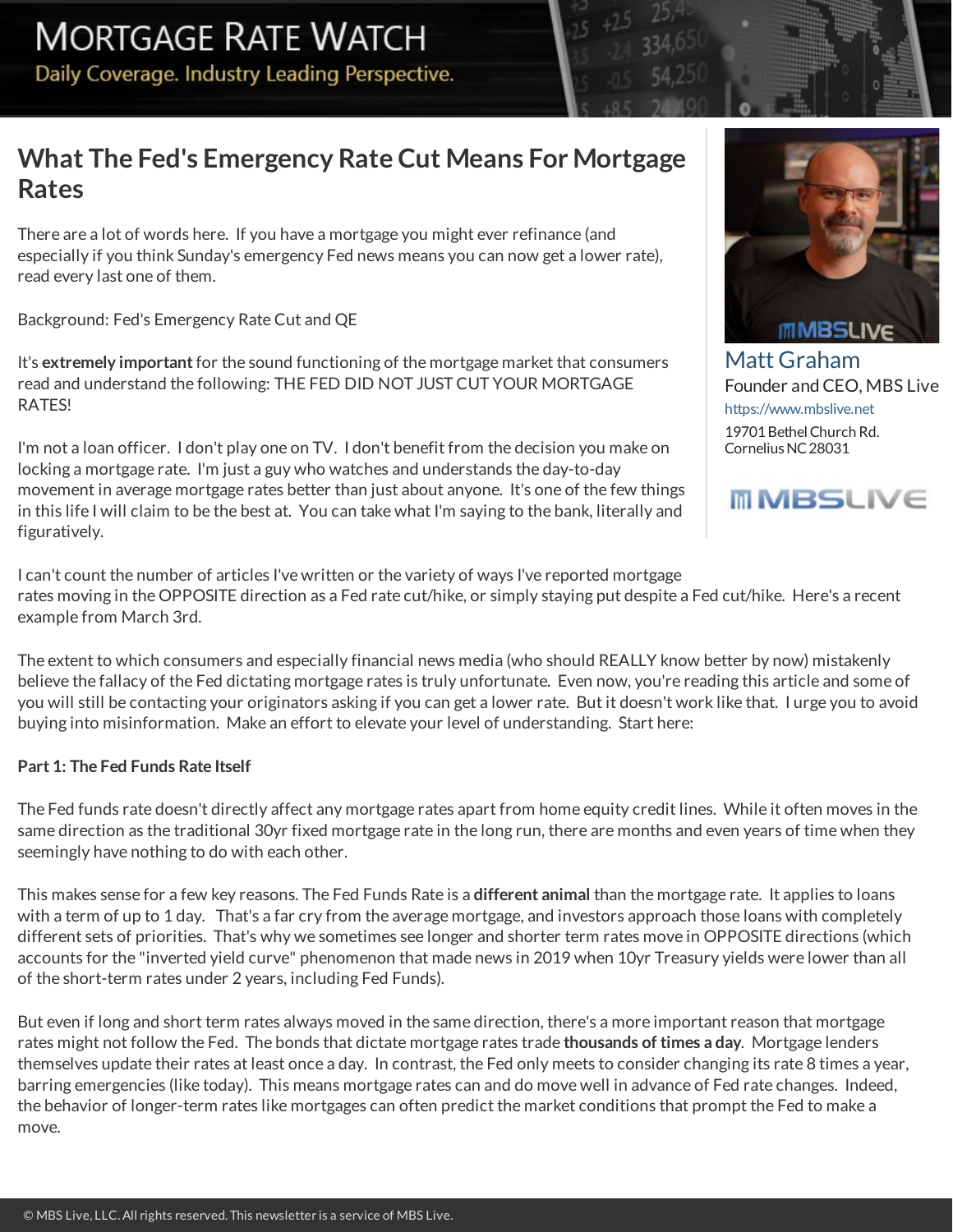Bottom line: the bond market (which includes mortgages rates) has been able to react to coronavirus implications for weeks, and the fed is just getting caught up to market realities. They're a battleship in a river, and that river has been swift. If you need more convincing on this particular point, here is a more detailed [conversation](http://housingnewsletters.com/mgraham/article/5e5e952936cb2817a8aaae61).

### **Part 2: What About the New QE?**

QE = Quantitative Easing (the term for the Fed'slarge-scale bond buying programs designed to lower interestrates and encourage free flow of lending/capital).

If you've been reading part 1 and thinking to yourself "ok smart guy, but what about the new mortgage bond buying the Fed just announced today?" Congratulations! You understand more than 99% of the population about what matters. The Fed did indeed announce new mortgage bond buying as a part of its QE package today. This will help restore the correlation between 10yr Treasury yields and mortgage rates, but it WON'T immediately restore the normal space between the them.

While mortgage rates definitely take cues from the broader bond market (especially when markets are relatively calmer), they move for several other reasons. That caused a lot of head scratching this week as mortgage rates jumped at the fastest pace EVER while many savvy consumers were still waiting for them to drop as much as Treasury yields had dropped.

One of the biggest reasons for the mortgage vs Treasury disconnect was a massive supply glut of new mortgage debt caused by rampant refinance demand recently. After all, even if people felt like rates SHOULD BE lower, they nonetheless hit new all-time lows last Monday and successively broke 3-year lows in few weeks prior. This flood of mortgages needed to be sold to investors in order for mortgage lenders to keep lending. But investors were no match for the unprecedented spike in supply. Like any marketplaces with way too many sellers and not enough buyers, prices rapidly fell, and falling prices on mortgages equate to higher rates for consumers.

Supply must also be considered from the lender's standpoint. Even in cases where lenders still had money to lend, the record surge in refinance demand forced them to raise rates simply to slow the flow of new business.

Supplymay have been the biggest issue for themortgagemarket this week, but it wasn't the only issue. Mortgage investors were also spooked by the speed of the decline in rates heading into March. When consumers pay off their old mortgages faster than expected (because they're refinancing), mortgage investors earn less interest. That gives them another compelling reason to pay lessfor mortgage debt. And again, mortgage investors paying lessfor mortgages = higher rates.

To add insult to injury, 10yr Treasury yields moved significantly HIGHER throughout theweek. So even if mortgage rates could have overcome all of their own specific issues, their typical guidance giver wasstill telling them to move higher.

Bottom line: mortgage rates have had no reason to move lower this past week and every reason to move higher. The Fed's QE (just announced) sounds like a lot at \$200 bln, but in this market, it won't even cover 2 months' worth of new mortgage supply. It's a token handout meant simply to ensure the mortgage market continues to function smoothly, and not nearly enough to drop usinstantly back to all-time lows. It's a tourniquet, not a panacea.

Where rates go from herewill depend on where the bond market goes. To be sure, there's a very good chance that yields will stay extremely low and move lower due to what many see as a fairly large and inevitable recession. If that increasingly looks to be the case, mortgage rates will gradually return lower, BUT--and thisisthe important"but"--MORTGAGE RATES AREN'T DROPPING 0.50% TODAY AND THEY'RE NOT ANYWHERE CLOSE TO0%. They were a lotcloser to 4% on Friday afternoon (many scenarios were pricing-out higher than that).

By getting back into buying mortgage debt, the Fed is giving rates a fighting chance to head back toward all-time lows. It definitely won't happen overnight and it isn't a guarantee.

#### **So whatshould you do?**